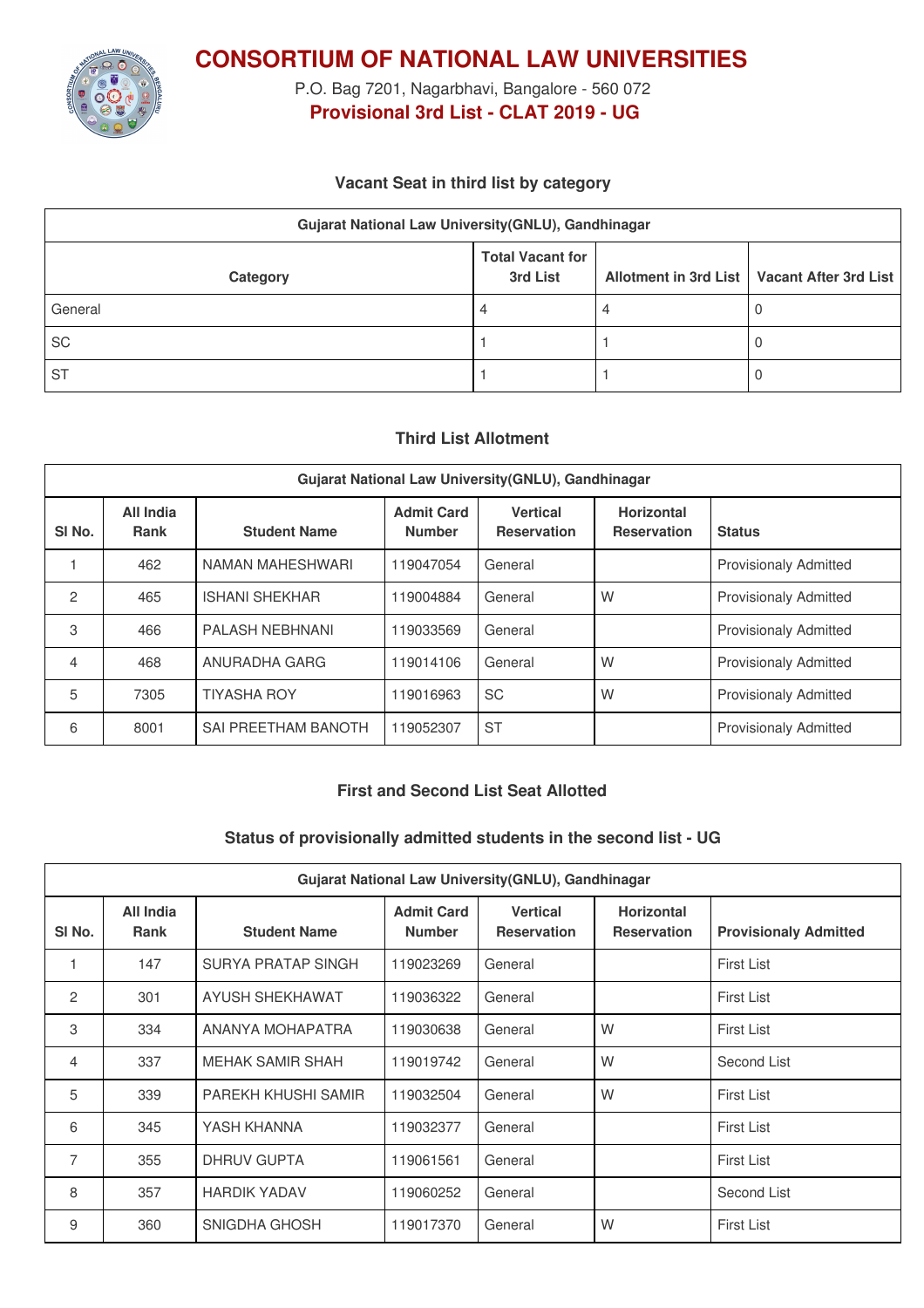| Gujarat National Law University(GNLU), Gandhinagar |                                 |                              |                                    |                                       |                                         |                              |  |
|----------------------------------------------------|---------------------------------|------------------------------|------------------------------------|---------------------------------------|-----------------------------------------|------------------------------|--|
| SI No.                                             | <b>All India</b><br><b>Rank</b> | <b>Student Name</b>          | <b>Admit Card</b><br><b>Number</b> | <b>Vertical</b><br><b>Reservation</b> | <b>Horizontal</b><br><b>Reservation</b> | <b>Provisionaly Admitted</b> |  |
| 10                                                 | 372                             | SIDHARTH B. PAI              | 119000951                          | General                               |                                         | Second List                  |  |
| 11                                                 | 377                             | <b>ARYAN YADAV</b>           | 119021965                          | General                               |                                         | <b>First List</b>            |  |
| 12                                                 | 379                             | SHETH PALAK SANJEEV          | 119028655                          | General                               | W                                       | <b>First List</b>            |  |
| 13                                                 | 383                             | <b>SAKSHI TRIPATHI</b>       | 119022901                          | General                               | W                                       | Second List                  |  |
| 14                                                 | 384                             | AKANKSHA G PRABHU            | 119032930                          | General                               | W                                       | <b>First List</b>            |  |
| 15                                                 | 386                             | <b>RASHMIN KANSAL</b>        | 119001067                          | General                               |                                         | First List                   |  |
| 16                                                 | 387                             | R RAHUL                      | 119001751                          | General                               |                                         | First List                   |  |
| 17                                                 | 388                             | <b>ARPITA RAMDOSS</b>        | 119053175                          | General                               | W                                       | Second List                  |  |
| 18                                                 | 389                             | ARYAMAN SHARMA               | 119034893                          | General                               |                                         | <b>First List</b>            |  |
| 19                                                 | 390                             | <b>ANMOL ARORA</b>           | 119020614                          | General                               |                                         | First List                   |  |
| 20                                                 | 391                             | PRANATHI <sub>S</sub>        | 119002617                          | General                               | W                                       | <b>First List</b>            |  |
| 21                                                 | 392                             | <b>PRIYANSHI GARG</b>        | 119005928                          | General                               | W                                       | <b>First List</b>            |  |
| 22                                                 | 393                             | AKANKSHA KUMARI              | 119037159                          | General                               | W                                       | Second List                  |  |
| 23                                                 | 394                             | <b>DEEPALI GARG</b>          | 119016577                          | General                               | W                                       | Second List                  |  |
| 24                                                 | 396                             | AKRAMA JAVED                 | 119051091                          | General                               |                                         | Second List                  |  |
| 25                                                 | 397                             | NIVEDITA SHARMA              | 119030021                          | General                               | W                                       | Second List                  |  |
| 26                                                 | 399                             | ARJUN.S                      | 119018218                          | General                               |                                         | <b>First List</b>            |  |
| 27                                                 | 403                             | <b>AMAR SINGH</b>            | 119001920                          | General                               |                                         | First List                   |  |
| 28                                                 | 404                             | <b>SHARIA SHOAIB</b>         | 119025526                          | General                               | W                                       | Second List                  |  |
| 29                                                 | 405                             | DIVYA PANDEY                 | 119038848                          | General                               | W                                       | <b>First List</b>            |  |
| 30                                                 | 406                             | SATYAM BHARDWAJ              | 119071551                          | General                               |                                         | Second List                  |  |
| 31                                                 | 407                             | <b>VEDMAN LOKESH</b>         | 119044974                          | General                               |                                         | Second List                  |  |
| 32                                                 | 408                             | SAFFRON SAROSH               | 119008114                          | General                               | W                                       | Second List                  |  |
| 33                                                 | 411                             | <b>MAITREYI SINGH</b>        | 119034414                          | General                               | W                                       | First List                   |  |
| 34                                                 | 413                             | NISHANT MISHRA               | 119015325                          | General                               |                                         | Second List                  |  |
| 35                                                 | 415                             | <b>VANSH GUPTA</b>           | 119024628                          | General                               |                                         | Second List                  |  |
| 36                                                 | 416                             | RUPNAWAR SANJALI<br>RAJENDRA | 119018014                          | General                               | W                                       | Second List                  |  |
| 37                                                 | 417                             | ABHAYADITYA SINGH            | 119030610                          | General                               |                                         | First List                   |  |
| 38                                                 | 418                             | ARYAN JAIN                   | 119016250                          | General                               |                                         | Second List                  |  |
| 39                                                 | 419                             | SAMPADA PANDE                | 119017374                          | General                               | W                                       | Second List                  |  |
| 40                                                 | 420                             | SHIVANSHI TYAGI              | 119009054                          | General                               | W                                       | Second List                  |  |
| 41                                                 | 422                             | <b>AYUSH PANDEY</b>          | 119028838                          | General                               |                                         | Second List                  |  |
| 42                                                 | 423                             | <b>KARTIKEY GIRI</b>         | 119022016                          | General                               |                                         | Second List                  |  |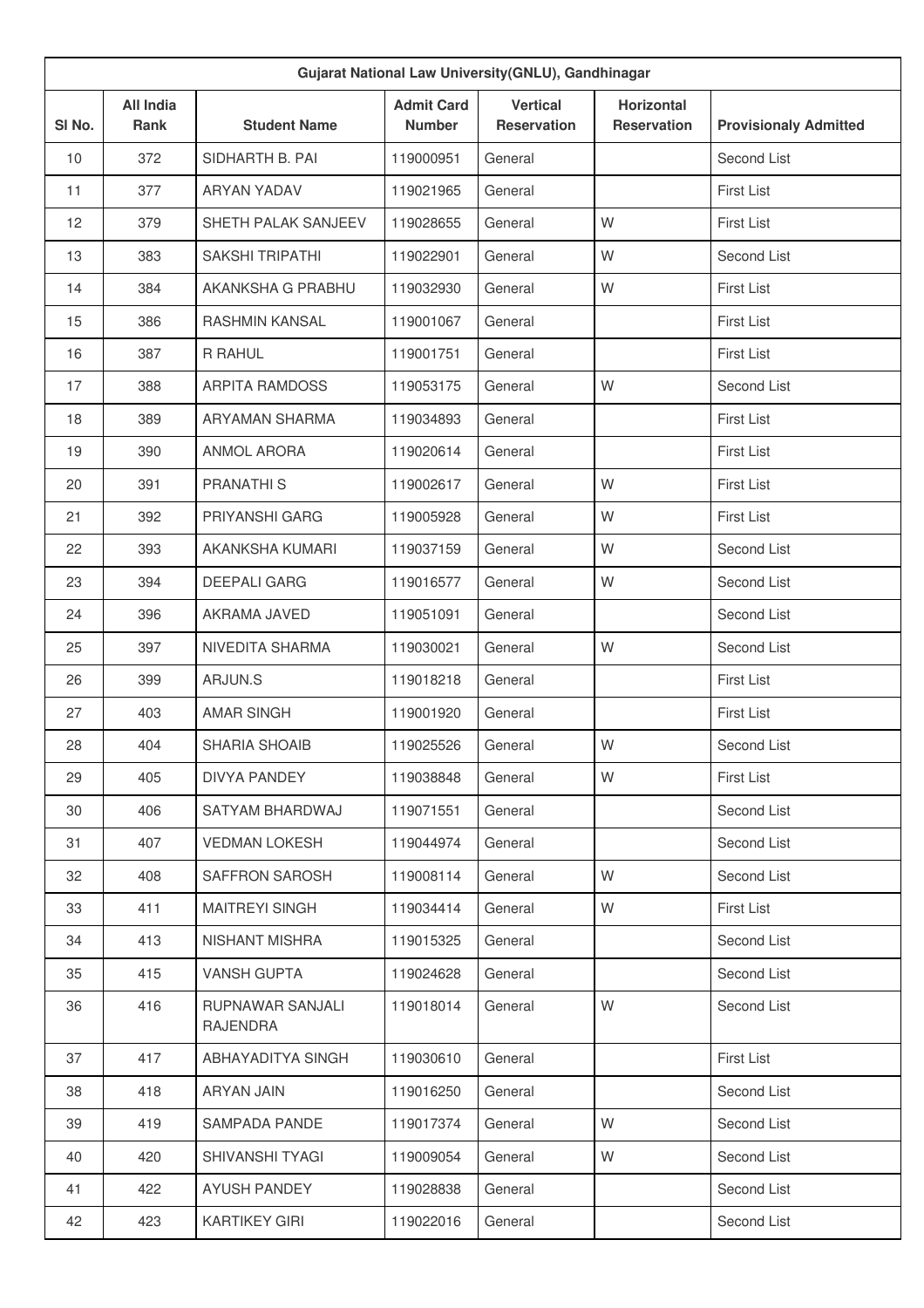| Gujarat National Law University(GNLU), Gandhinagar |                                 |                                                |                                    |                                       |                                         |                              |  |
|----------------------------------------------------|---------------------------------|------------------------------------------------|------------------------------------|---------------------------------------|-----------------------------------------|------------------------------|--|
| SI <sub>No.</sub>                                  | <b>All India</b><br><b>Rank</b> | <b>Student Name</b>                            | <b>Admit Card</b><br><b>Number</b> | <b>Vertical</b><br><b>Reservation</b> | <b>Horizontal</b><br><b>Reservation</b> | <b>Provisionaly Admitted</b> |  |
| 43                                                 | 424                             | NAVYA SHARMA                                   | 119019465                          | General                               | W                                       | Second List                  |  |
| 44                                                 | 425                             | ADITYA MAHESHWARI                              | 119009705                          | General                               |                                         | Second List                  |  |
| 45                                                 | 426                             | <b>ROHAN JHA</b>                               | 119041001                          | General                               |                                         | Second List                  |  |
| 46                                                 | 430                             | <b>HARSH JAIN</b>                              | 119035307                          | General                               |                                         | Second List                  |  |
| 47                                                 | 431                             | <b>GAURANSH GAUR</b>                           | 119031748                          | General                               |                                         | Second List                  |  |
| 48                                                 | 433                             | <b>VARUN PUNERA</b>                            | 119009318                          | General                               |                                         | Second List                  |  |
| 49                                                 | 434                             | YATHARTH GUPTA                                 | 119042158                          | General                               |                                         | Second List                  |  |
| 50                                                 | 436                             | SOUNDARYA RAJAGOPAL                            | 119023246                          | General                               | W                                       | Second List                  |  |
| 51                                                 | 437                             | AAYUSH PANWAR                                  | 119032869                          | General                               |                                         | Second List                  |  |
| 52                                                 | 438                             | <b>KEVIN PANDICHERIL</b><br><b>SANTHOSH</b>    | 119063345                          | General                               |                                         | Second List                  |  |
| 53                                                 | 441                             | <b>HUNAR MALIK</b>                             | 119022344                          | General                               | W                                       | Second List                  |  |
| 54                                                 | 442                             | <b>GANGESH AGGARWAL</b>                        | 119020098                          | General                               |                                         | Second List                  |  |
| 55                                                 | 443                             | <b>ARSHDEEP SINGH</b>                          | 119033864                          | General                               |                                         | Second List                  |  |
| 56                                                 | 445                             | AYUSH PRATAP SINGH                             | 119002556                          | General                               |                                         | Second List                  |  |
| 57                                                 | 446                             | ANUJA KULSHRESHTHA                             | 119023192                          | General                               | W                                       | Second List                  |  |
| 58                                                 | 447                             | <b>MADHAV DEEPAK</b>                           | 119016349                          | General                               |                                         | Second List                  |  |
| 59                                                 | 450                             | <b>KUNAL KASHYAP</b>                           | 119019547                          | General                               |                                         | Second List                  |  |
| 60                                                 | 452                             | <b>DURGESH SHARMA</b>                          | 119028000                          | General                               |                                         | Second List                  |  |
| 61                                                 | 453                             | PRATYUSHA IVATURI                              | 119035748                          | General                               | W                                       | Second List                  |  |
| 62                                                 | 454                             | <b>DIVYANG SANDIP</b><br><b>SHUKLA</b>         | 119004545                          | General                               |                                         | Second List                  |  |
| 63                                                 | 457                             | SHIVI CHOLA                                    | 119015812                          | General                               | W                                       | Second List                  |  |
| 64                                                 | 460                             | KANIKA MITTAL                                  | 119027634                          | General                               | W                                       | Second List                  |  |
| 65                                                 | 461                             | <b>GAURAV VAISHNAV</b>                         | 119032868                          | General                               |                                         | Second List                  |  |
| 66                                                 | 475                             | <b>HRITVIK MOHAN</b>                           | 119027583                          | General                               | $GD^*$                                  | <b>First List</b>            |  |
| 67                                                 | 476                             | SHIVIKA AGRAWAL                                | 119029063                          | General                               | GD*, W                                  | <b>First List</b>            |  |
| 68                                                 | 482                             | ADITYA RAJPAL DALAL                            | 119016216                          | General                               | $GD^*$                                  | <b>First List</b>            |  |
| 69                                                 | 491                             | <b>HARITIMA KAVIA</b>                          | 119018121                          | General                               | GD*, W                                  | <b>First List</b>            |  |
| 70                                                 | 515                             | <b>DHRUVILSINGH</b><br>RAJENDRASINGH<br>RATHOD | 119035809                          | General                               | $GD*$                                   | <b>First List</b>            |  |
| 71                                                 | 516                             | <b>TANVI JAIN</b>                              | 119039616                          | General                               | GD*, W                                  | <b>First List</b>            |  |
| 72                                                 | 585                             | <b>SHAH DHVANI</b><br>NARAYANBHAI              | 119016118                          | General                               | GD*, W                                  | First List                   |  |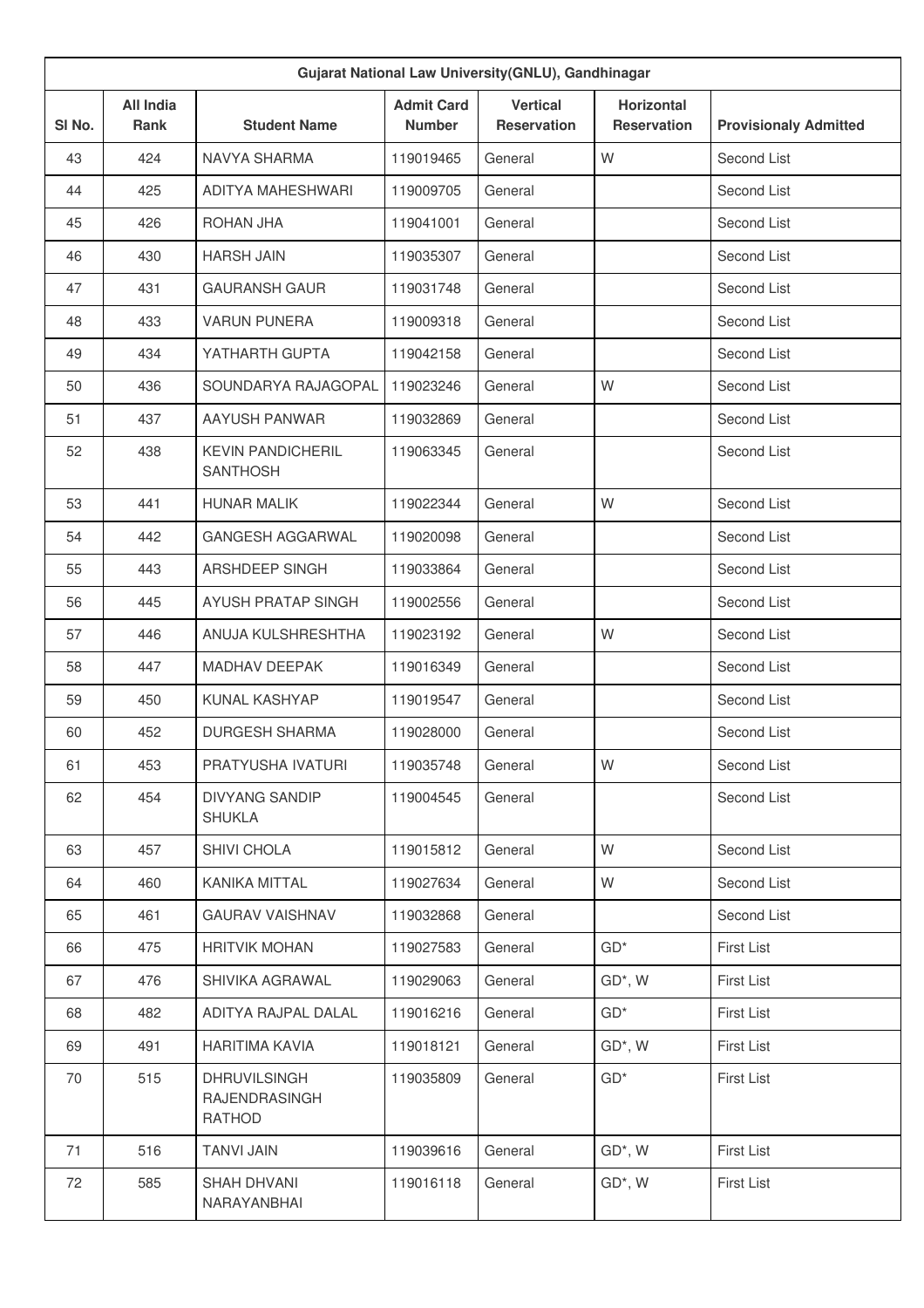| Gujarat National Law University(GNLU), Gandhinagar |                                 |                                             |                                    |                                       |                                         |                              |  |
|----------------------------------------------------|---------------------------------|---------------------------------------------|------------------------------------|---------------------------------------|-----------------------------------------|------------------------------|--|
| SI No.                                             | <b>All India</b><br><b>Rank</b> | <b>Student Name</b>                         | <b>Admit Card</b><br><b>Number</b> | <b>Vertical</b><br><b>Reservation</b> | <b>Horizontal</b><br><b>Reservation</b> | <b>Provisionaly Admitted</b> |  |
| 73                                                 | 823                             | <b>THAKKAR SAURIN</b><br><b>ASHWIN</b>      | 119017756                          | General                               | $GD*$                                   | Second List                  |  |
| 74                                                 | 843                             | TRIPATHI YAJUSH<br>PRABHAT                  | 119031053                          | General                               | $GD*$                                   | <b>First List</b>            |  |
| 75                                                 | 867                             | KUNAL CHINTANBHAI<br><b>PAREKH</b>          | 119034951                          | General                               | $GD*$                                   | Second List                  |  |
| 76                                                 | 874                             | MEGHA VIJAYPALSINGH<br>YADAV                | 119022377                          | General                               | GD*, W                                  | <b>First List</b>            |  |
| 77                                                 | 877                             | <b>ANANT AGARWAL</b>                        | 119069937                          | General                               | $GD*$                                   | <b>First List</b>            |  |
| 78                                                 | 977                             | PRADUTA SINGH<br><b>VAGHELA</b>             | 119017957                          | General                               | $GD*$                                   | <b>First List</b>            |  |
| 79                                                 | 993                             | <b>THANKI HARSHIT</b><br><b>JAYESHKUMAR</b> | 119024851                          | General                               | $GD*$                                   | First List                   |  |
| 80                                                 | 1057                            | <b>BIDWALKAR ANOUSHKA</b><br><b>PRANAY</b>  | 119019412                          | General                               | GD*, W                                  | <b>First List</b>            |  |
| 81                                                 | 1072                            | <b>ANIKET PANCHAL</b>                       | 119042717                          | General                               | $GD*$                                   | Second List                  |  |
| 82                                                 | 1118                            | PRANJAL AMIT SHAH                           | 119032857                          | General                               | GD*, W                                  | <b>First List</b>            |  |
| 83                                                 | 1222                            | <b>TANMAY KUMAR</b>                         | 119052145                          | General                               | $GD*$                                   | <b>First List</b>            |  |
| 84                                                 | 1235                            | YEESHA SHARMA                               | 119028943                          | General                               | GD*, W                                  | First List                   |  |
| 85                                                 | 1286                            | GHANSHYAM JITENDRA<br><b>PATEL</b>          | 119002678                          | General                               | $GD*$                                   | First List                   |  |
| 86                                                 | 1315                            | <b>SHAH KARMA NIMIT</b>                     | 119041803                          | General                               | $GD*$                                   | <b>First List</b>            |  |
| 87                                                 | 1327                            | AAYUSH GUPTA                                | 119016544                          | General                               | $GD^*$                                  | First List                   |  |
| 88                                                 | 1408                            | ISHA NEERAJ LODHA                           | 119024883                          | General                               | GD*, W                                  | First List                   |  |
| 89                                                 | 1415                            | NIKHIL JAIN                                 | 119072678                          | General                               | $GD*$                                   | First List                   |  |
| 90                                                 | 1555                            | SEJPAL SWAPNEEL<br><b>MAHESH</b>            | 119021596                          | General                               | $GD*$                                   | First List                   |  |
| 91                                                 | 1578                            | LODHI VISHAL<br>NARESHCHANDRA               | 119031091                          | General                               | $GD*$                                   | <b>First List</b>            |  |
| 92                                                 | 1623                            | PUNIT SANWAL                                | 119071267                          | General                               | $GD^*$                                  | First List                   |  |
| 93                                                 | 1698                            | <b>SHAH RAJVI</b>                           | 119039417                          | General                               | GD*, W                                  | <b>First List</b>            |  |
| 94                                                 | 1705                            | SUSHRUTA MITRA                              | 119069713                          | General                               | $GD^*$                                  | First List                   |  |
| 95                                                 | 1724                            | ARUSHI KANKARIYA                            | 119061715                          | General                               | GD*, W                                  | <b>First List</b>            |  |
| 96                                                 | 1736                            | HURKAT MEGHA GIRISH                         | 119037379                          | General                               | GD*, W                                  | First List                   |  |
| 97                                                 | 1747                            | <b>JHANVI SHAH</b>                          | 119019290                          | General                               | GD*, W                                  | Second List                  |  |
| 98                                                 | 1769                            | JIGAR JAYESH MEHTA                          | 119067832                          | General                               | $GD^*$                                  | First List                   |  |
| 99                                                 | 1778                            | DIYA PRASHANT<br>VAISHNAV                   | 119005828                          | General                               | GD*, W                                  | First List                   |  |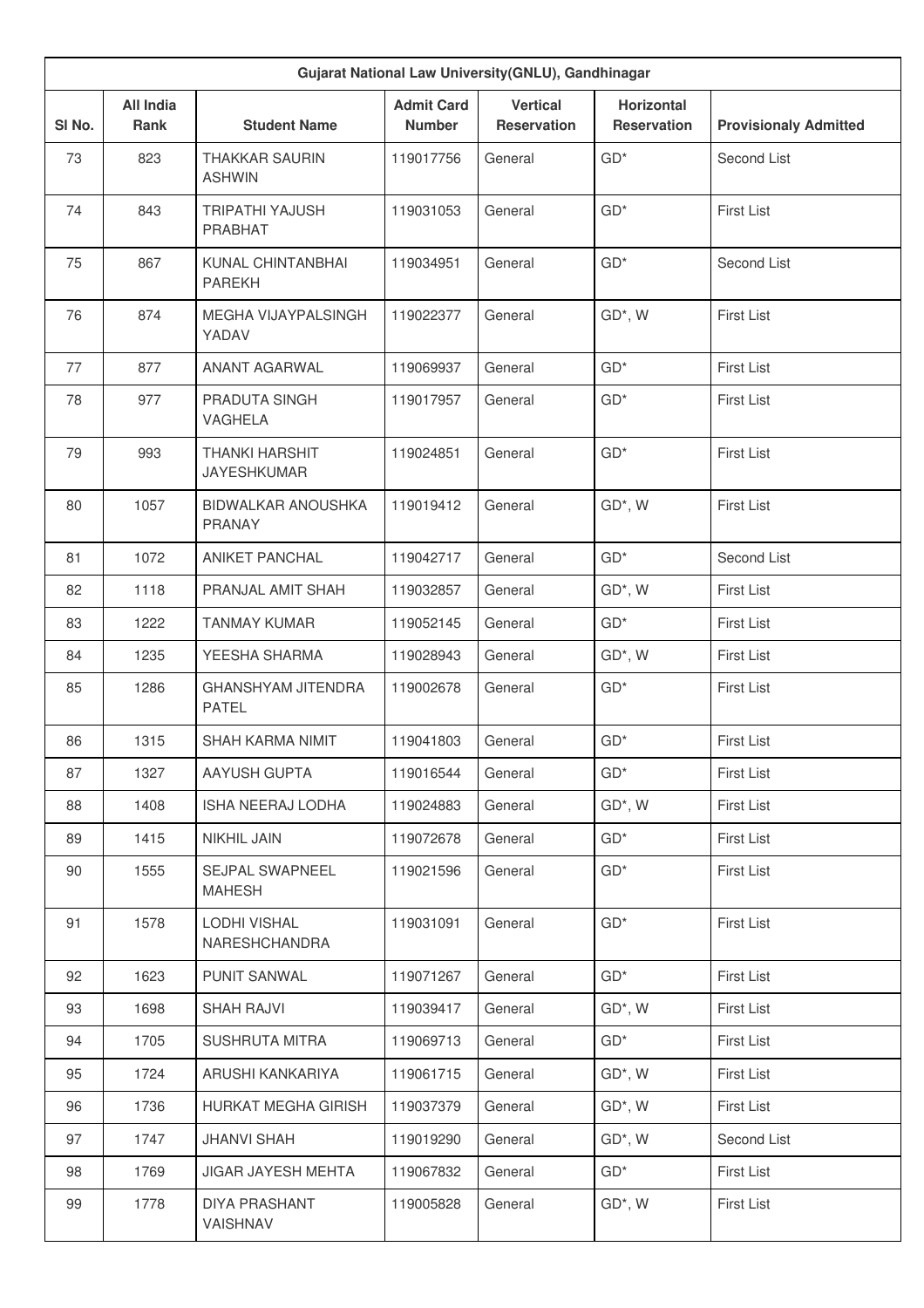| Gujarat National Law University(GNLU), Gandhinagar |                                 |                                        |                                    |                                       |                                         |                              |  |
|----------------------------------------------------|---------------------------------|----------------------------------------|------------------------------------|---------------------------------------|-----------------------------------------|------------------------------|--|
| SI No.                                             | <b>All India</b><br><b>Rank</b> | <b>Student Name</b>                    | <b>Admit Card</b><br><b>Number</b> | <b>Vertical</b><br><b>Reservation</b> | <b>Horizontal</b><br><b>Reservation</b> | <b>Provisionaly Admitted</b> |  |
| 100                                                | 1780                            | SONI DEVANSHI<br><b>MEHULKUMAR</b>     | 119036693                          | General                               | GD*, W                                  | <b>First List</b>            |  |
| 101                                                | 1928                            | <b>MAHADEV V NAIR</b>                  | 119027609                          | General                               | $GD*$                                   | <b>First List</b>            |  |
| 102                                                | 1992                            | <b>ANANYA</b>                          | 119050964                          | General                               | GD*, W                                  | <b>First List</b>            |  |
| 103                                                | 2014                            | <b>MEHAR KAUR ARORA</b>                | 119008983                          | General                               | GD*, W                                  | Second List                  |  |
| 104                                                | 5044                            | <b>ANUSHREE</b>                        | 119025229                          | <b>SC</b>                             | W                                       | <b>First List</b>            |  |
| 105                                                | 5202                            | KAWARE ANUSHKA<br><b>PRADEEP</b>       | 119069966                          | SC                                    | W                                       | <b>First List</b>            |  |
| 106                                                | 5356                            | <b>MILIND BHASKAR</b>                  | 119011359                          | SC                                    |                                         | Second List                  |  |
| 107                                                | 5375                            | SHRUTI CHOUHAN                         | 119033814                          | SC                                    | W                                       | <b>First List</b>            |  |
| 108                                                | 5433                            | KAUSHLENDRA PRATAP<br><b>SINGH</b>     | 119054697                          | SC                                    |                                         | Second List                  |  |
| 109                                                | 5518                            | <b>NAVJOT SINGH</b>                    | 119043678                          | SC                                    |                                         | Second List                  |  |
| 110                                                | 5569                            | HARSHIT BEYADWAL                       | 119052190                          | <b>ST</b>                             |                                         | <b>First List</b>            |  |
| 111                                                | 6012                            | <b>GAURAV BHADKARIYA</b>               | 119026312                          | <b>SC</b>                             |                                         | Second List                  |  |
| 112                                                | 6166                            | MEEJURI PRAVARNITHA                    | 119042470                          | <b>SC</b>                             | W                                       | Second List                  |  |
| 113                                                | 6167                            | KARTHIKA ELLANGOVAN                    | 119009305                          | SC                                    | W                                       | Second List                  |  |
| 114                                                | 6209                            | <b>ISHA KATYAL</b>                     | 119006518                          | <b>SC</b>                             | W                                       | Second List                  |  |
| 115                                                | 6253                            | <b>ACHULENDRA JI</b><br><b>PUSHKAR</b> | 119034246                          | <b>SC</b>                             |                                         | <b>First List</b>            |  |
| 116                                                | 6292                            | <b>JYOTI</b>                           | 119026681                          | SC                                    | W                                       | <b>First List</b>            |  |
| 117                                                | 6294                            | <b>MANAV KUMAR</b>                     | 119015746                          | SC                                    |                                         | Second List                  |  |
| 118                                                | 6326                            | CHAHAK KANOJIA                         | 119022188                          | SC                                    | W                                       | Second List                  |  |
| 119                                                | 6399                            | AJAL VERMA                             | 119032528                          | SC                                    |                                         | Second List                  |  |
| 120                                                | 6494                            | <b>ADITI BUTOLIA</b>                   | 119021339                          | SC                                    | W                                       | Second List                  |  |
| 121                                                | 6545                            | <b>ANAND SEN</b>                       | 119004619                          | SC                                    |                                         | Second List                  |  |
| 122                                                | 6589                            | <b>UDITA VERMA</b>                     | 119014481                          | SC                                    | W                                       | Second List                  |  |
| 123                                                | 6681                            | RUCHI SINGH                            | 119015189                          | SC                                    | W                                       | Second List                  |  |
| 124                                                | 6712                            | <b>MANSI GOYAL</b>                     | 119030683                          | SC                                    | W                                       | Second List                  |  |
| 125                                                | 6775                            | DEVENDRA VERMA                         | 119016497                          | SC                                    |                                         | <b>First List</b>            |  |
| 126                                                | 6791                            | MAYANK RAJ PRANAV                      | 119014103                          | SC                                    |                                         | First List                   |  |
| 127                                                | 6896                            | YUKTA SINGH                            | 119000957                          | SC                                    | W                                       | Second List                  |  |
| 128                                                | 6940                            | <b>JAYANT CHAUHAN</b>                  | 119033456                          | SC                                    |                                         | Second List                  |  |
| 129                                                | 7094                            | YASH VERMA                             | 119031485                          | SC                                    |                                         | Second List                  |  |
| 130                                                | 7214                            | NEHA HALDHAR                           | 119008132                          | SC                                    | W                                       | Second List                  |  |